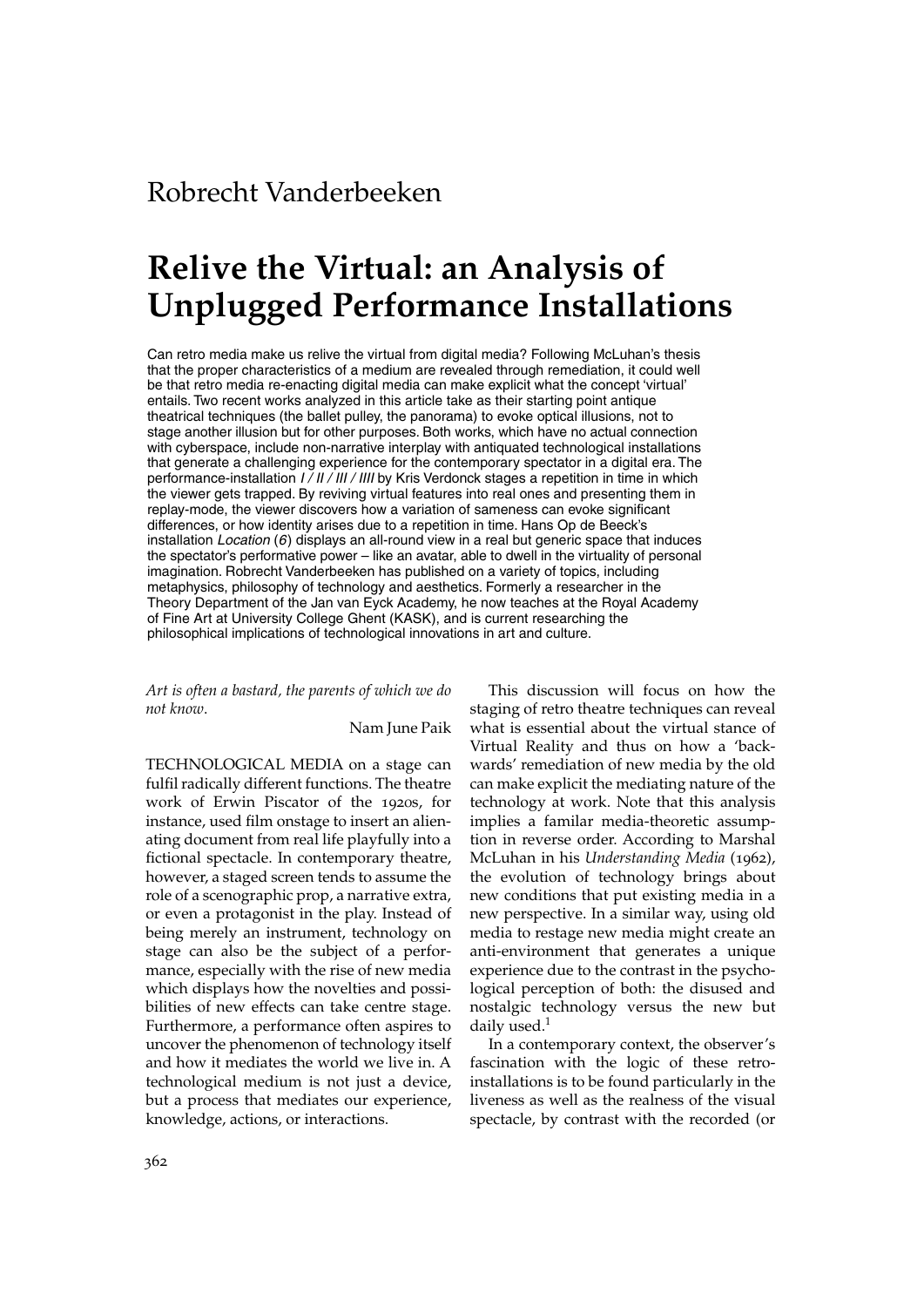reproduced) and the artificial (or virtual) nature of mass media.

Concerning liveness, the works discussed here do not stage a rehearsed text, as in traditional drama. Rather, they relate to performance art, in which a unique piece emerges here and now, on the spot. They are also exemplary with respect to the so-called postmedium condition: it is no coincidence that both directors are fine artists who explore the powers of staging in order to reinvent their relation with an audience.<sup>2</sup>

While reusing antique techniques, neither work aims simply to create a theatre of attractions, to provoke a shock of 'the new' for a contemporary audience that is unfamiliar with these outmoded effects. Nor are they intended to be variety shows reloaded for contemporary times. $3$  They are not about the illusion in itself; they are about what can be done with it.

The return to unplugged installations makes way for a retro-garde in creating a special kind of immersion that consists of a unique, self-reflective awareness. Verdonck, for instance, as we will see, uses a special effect to develop knowledge of repetition. Hans Op de Beeck turns a panorama into an introspection-machine.

### **Kris Verdonck,** *I / II / III / IIII*

*Dance Performance Installation* (2007)

This installation can be enjoyed without any reference to digital culture, and Kris Verdonck does not intend such a reference.<sup>4</sup> Nonetheless, this non-digital (even non-electronic) work is very instructive when looked at in this way. In the first scene, we see a graceful dance of a ballerina buckled up in a ballet pulley that enables her to transgress gravity and flirt with it while making high ascending pirouettes. In a way, the infinite potentialities of virtual reality are literally embodied on this stage.

In each subsequent scene, a similar ballerina joins in, hanging sideways, which results in a beautiful and serene spectacle that also resonates virtual reality in terms of doubling, tweening and morphing. However, Verdonck does not just use the ballet pulley to create a

series of optical illusions. The technological effect is used here as an instrument for an artistic analysis that reveals much about the virtual in a metaphorical and phenomenological sense.

As in other installations and performances such as *In*, *Dancer*, *Rain*, *Box*, and *End*, Verdonck investigates how technology can make artistic features visible and create situations in which chimera are materialized. This results in delusions that are not fake, but which are created truthfully, albeit with a mechanical set-up. Although Verdonck employs theatre's box of tricks, he avoids the hugger-mugger of the magician and adopts an anti-illusionist stance; he wants to expose and enlarge tricks in favour of a visual study. This makes him a *homo faber*, a researcher who is interested in techno-science to the extent that he can use it to make art that reveals the laws of action and interpretation.

For that matter,  $I/II/III/III$  is a dance improvisation repeated in sequences with one altering variable that is literally put in the spotlight. In this way, the spectator becomes enclosed in a time experience that discloses the virtuality of a repetition. In Scene One, amazement rules. It revives the grace of the white birds in *Swan Lake*. A ballerina hovers like an angel, turning perfect pirouettes. There is no resistance, doubt, or complaint in what is an elegant play of interaction, action, and reaction.

From the second scene on – which is identical to the first, save for the fact that a second ballerina has joined in  $-$  the perspective is radically altered. The spectators now know that two more similar scenes will follow (the extra space for two more ballerinas is suddenly very *present*) and it becomes clear that the dancers are not characters, but are mere moving bodies, puppets on a string. They do not improvise, but follow a rudimentary choreography that can be reproduced easily. However, in the process of repetition, the perfection disappears: now the spectator can see what is different and thus what goes wrong.

This emphasizes the failure and weakness of human action when bound by a system. The same weightless movements tend to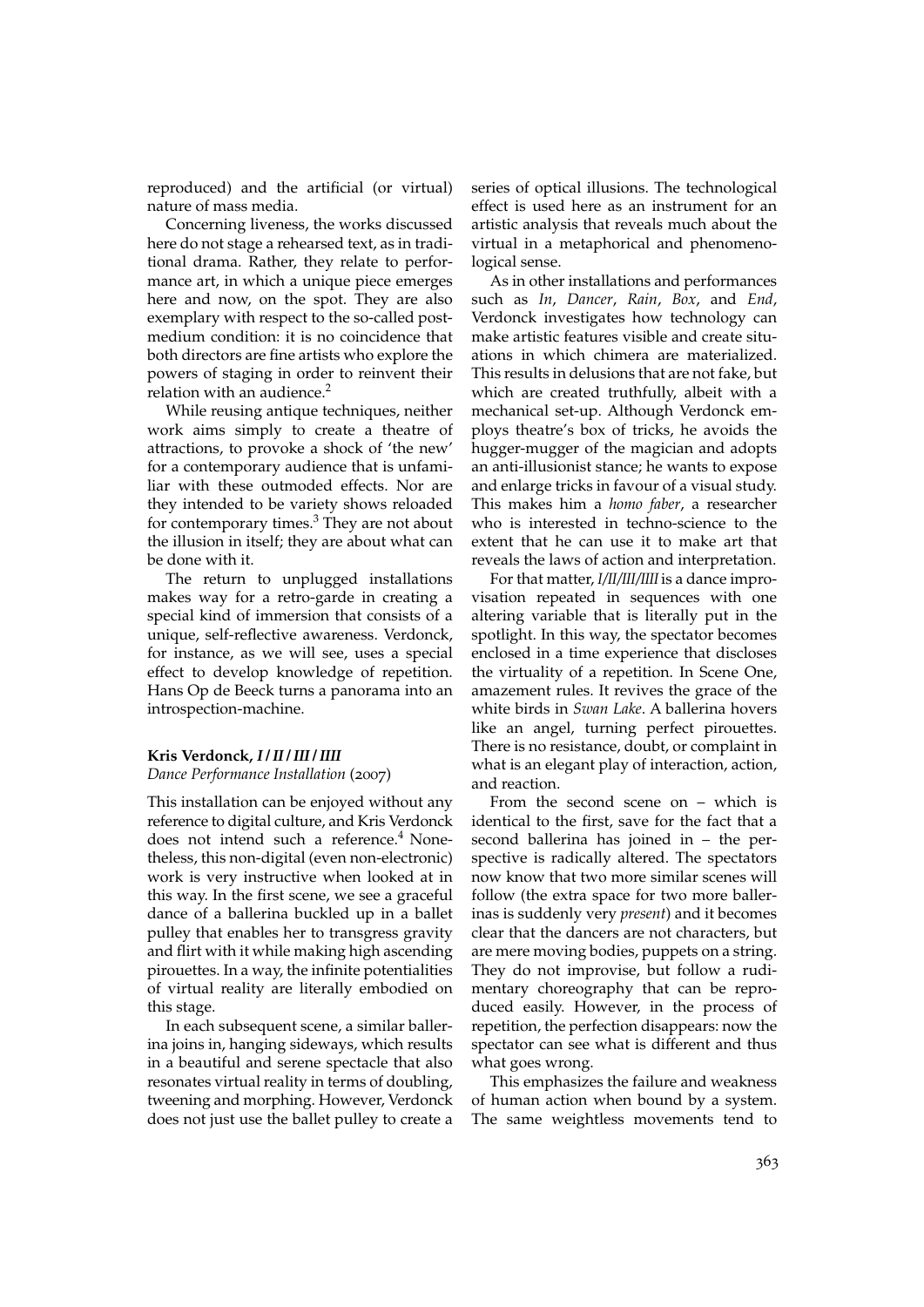

Images from Kris Verdonck,  $1/11/111/1V$ . Photos: Giannina Urmeneta Ottiker (above and opposite, bottom); Hendrik De Smedt (opposite,top).

trans form into images of bodies dragged over the floor and turned upside down like hanging carcasses.

The doubling shows that this performance also presents jumping jacks that are constrained, in the sense that the common physical order we all obey is exchanged for artificial formation. This invisible condition, which functions as a metaphor for any social formation, including a digital system like virtual reality, permits free movement, albeit limited to a necessary pattern. The technical installation of *I/II/III/IIII* is not shown, as this could suggest, as a struggle between 'man' and 'machine', which could distract one from the fact that technology is only used to display an abstract interplay between agents and the coordinates of a system, any system.

What is more, the dancers do not simply submit to this system, nor are they in reaction

mode, busily searching for a transgression of boundaries. Instead, they take imposed codes and conventions as conditions of possibility, and thus symbolize the insight that freedom starts at the very moment one accepts being determined. In fact, the same holds for the avatars at our disposal; they provide a circum scribed and hedged freedom only if we have mastered the skill to employ them.

## **A Fourfold Variation**

The third scene introduces yet another dimension. The appearance of a third baller ina confirms the assumption that this performance will only display a fourfold variation. But now the spectator is left alone, wondering about the significance of this repetition, until he/she realises that the spectator is also trapped in a compulsive frame. Verdonck clearly does not want to titillate his audience with an effect of surprise, a sudden twist in the plot, a *deus ex machina*. At first sight, there is hardly any difference between the third and the second scene. The spectator is stuck in the wheels of reproduction. At the same time, the serenity of the play makes it too difficult just to get up and leave. The only escape hatch is to curse the artist silently and endure the boredom.

Following the dancers, it is now up to the audience to fold this imposed situation into a challenge: by re-examining something they have just seen. Spectators are given the opportunity of a double take in which small changes from the previous scene become noticeable. An intriguing world of transient details is made explicit: we perceive inaccuracies that managed to escape the control of the dancers, as well as the technological arrangement; we notice failed attempts to do things differently; and we see how difficult it is for three dancers to repeat precisely the dancing of the previous scene together. *Post factum*, the fresh memory of the second scene also adjusted, for the third scene highlights their mutual difference. Hence, in this repetition, identity is formed.

Finally, there is the fourth scene, where the initial function is probably to avoid the performance stopping with the third scene.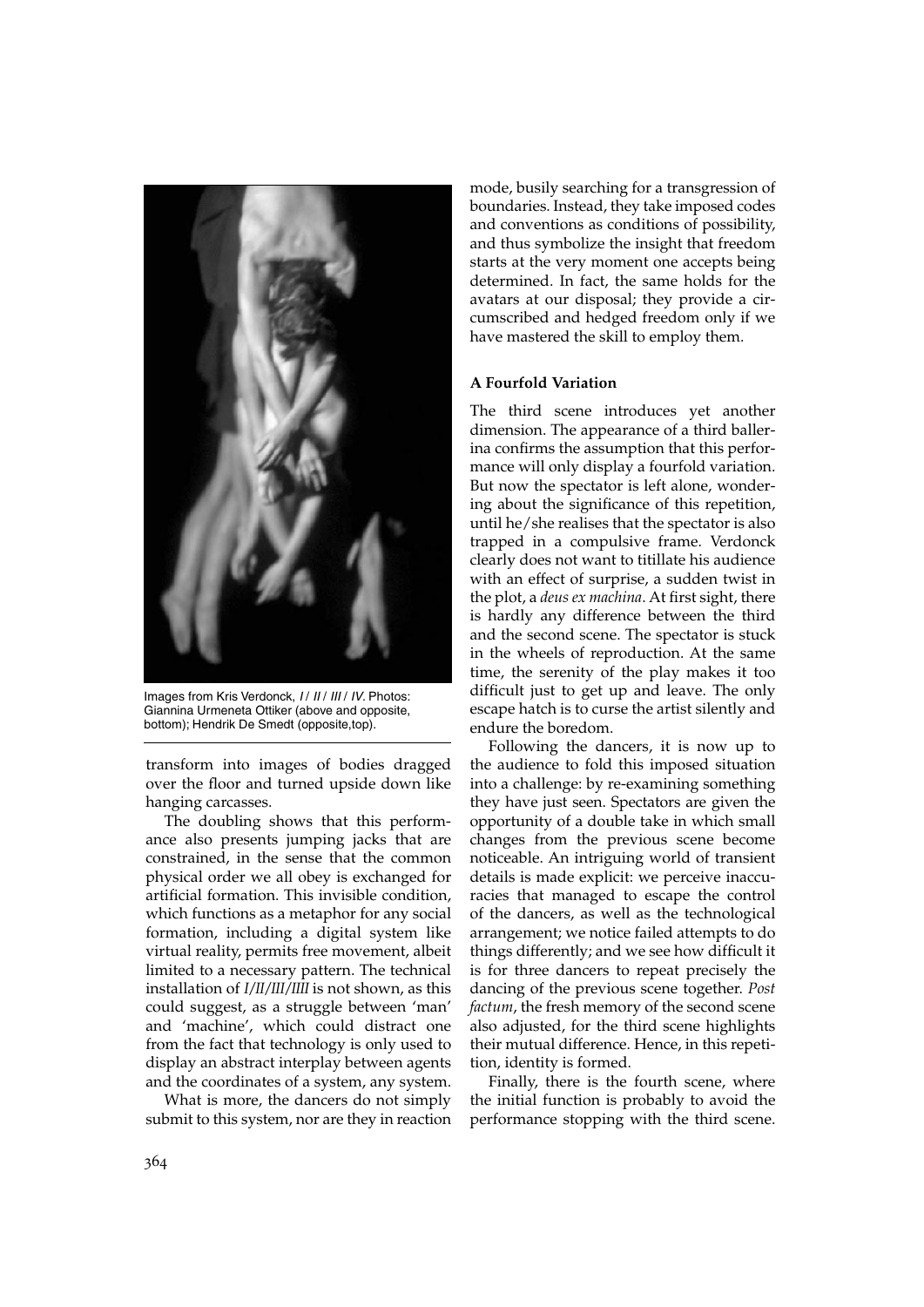Despite the conveniently arranged and wellmeasured simplicity of this performance, it would clearly be too abrupt to end it at this point. Knowing that this is the last round, and because of the obstinate deceleration of the previous scenes, the spectator is now beyond boredom and needs a continuation, a recap, an encore in which everything can be observed again for the last time.

Scene Four primarily adds viewing time. As happens in scientific research, this is a final check that is meant to provide a definite impression and to confirm the performance as a whole. Therefore, the eventual function of this scene is to stage the repetition as repe tition, for this final repetition emphasizes the succession of scenes and gives each one of them meaning in relation to the others. With Scene Four, Verdonck inserts a meta-level that raises form into content, since it shows the repetitive experiment as a structure, as something abstract which brings about its own cognitive mechanics. In doing so, he invites the spectator to question what is so special about looking again and again at virtually identical artistic formations.

At the same time, he provides an answer. While scientific verification is meant to specify facts and confirm empirical tendencies, *I/II/ III / IIII* demonstrates that artistic verification does not necessarily exhaust the viewer. On the contrary, it generates an interesting diversity of dimensions. As it happens, this reveals the virtual nature of repetition: it demonstrates its potential to create diversity, but this very potential also indicates its spuriousness, since repetition is meant to be an identical series of sameness.

Additionally, the fourth scene procures a bizarre experience. At its end, everything seems to come together in a perfect unity, after all. The dissonance of the previous scene seems to have yielded to symmetry and balance. This leaves the spectator with an open ending. Is the harmony of the last part a real or a psychological phenomenon? Is it because the combined play of the dancers works out better after being repeated four times? Or is it because the spectator has become so acquainted with this formation that it is completed virtually? 5



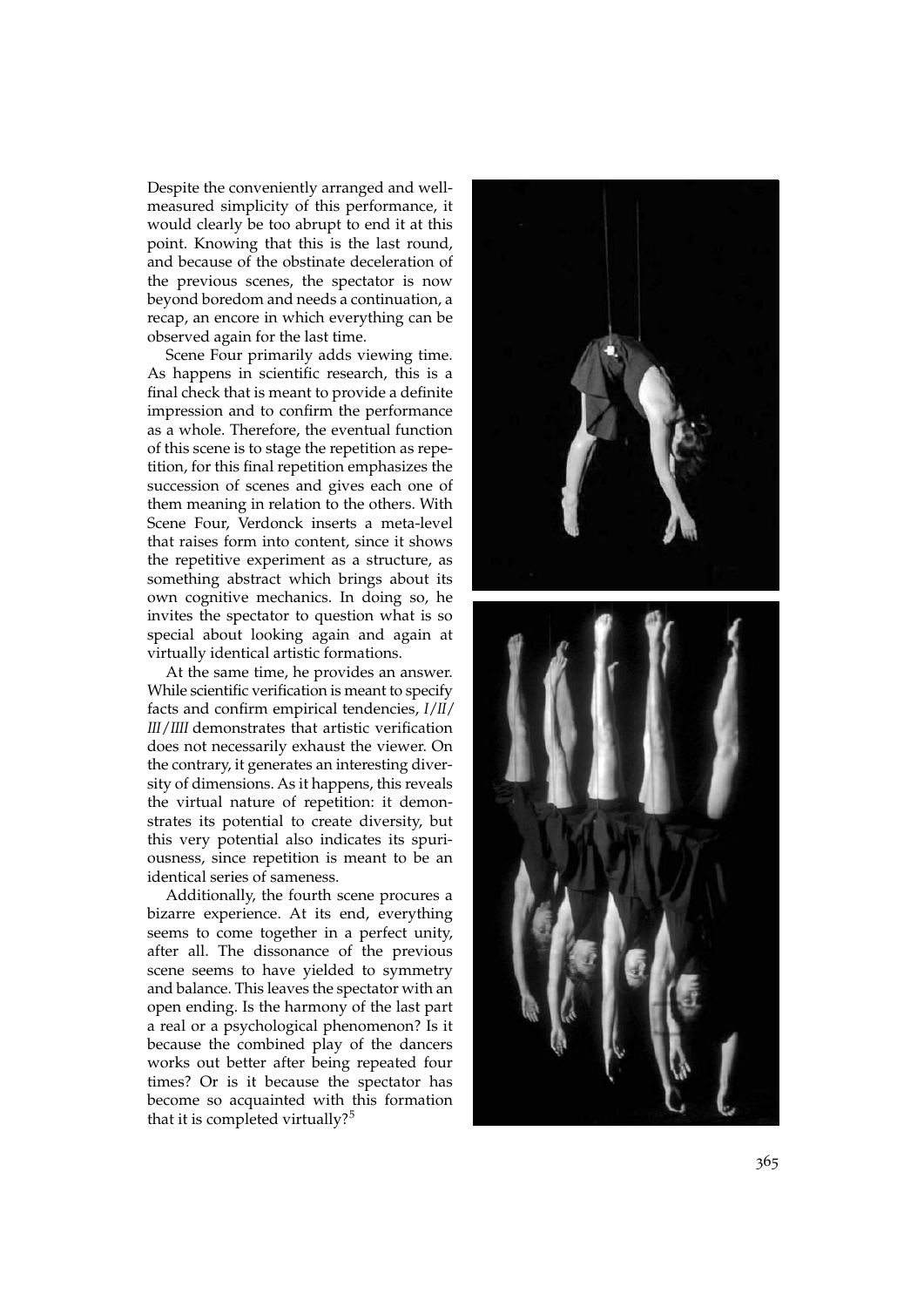

## **Hans Op de Beeck,** *Location* **(***6***)** *Sculptural Installation* (2008)

The non-digital work of Hans Op de Beeck does not explicitly focus on digital culture either, but it is significant for digital culture in at least two ways.<sup>6</sup> First, in so far as it is appropriate to assume a common denominator in Op de Beeck's work, it often revolves around the virtuality of spaces. He created several works that literally embodied a virtual spirit and thereby underscored how superficial public space (and life) can be, whether offline or online. Now, in *Location* (*6*)*,* the spectator can actually discover an essential condition of the virtuality of a virtual space like VR.

To begin with the first. Op de Beeck is a multimedia artist (who also produces photographs, sculptural installations, video works and drawings, as well as short stories) whose work often concerns the clichéd but nonetheless inescapable atmosphere of public places, such as crossroads at night, a shopping mall after closing time, a motorway diner, or an abandoned amusement park. These are, in a way, non-places that generate non-situations which are, at the same time, very familiar. These places welcome the observer, as an extra rather than as an individual character.

Op de Beeck's unique style does not shy away from an aesthetic or even a kitsch look, thus resulting in strong images that tease the

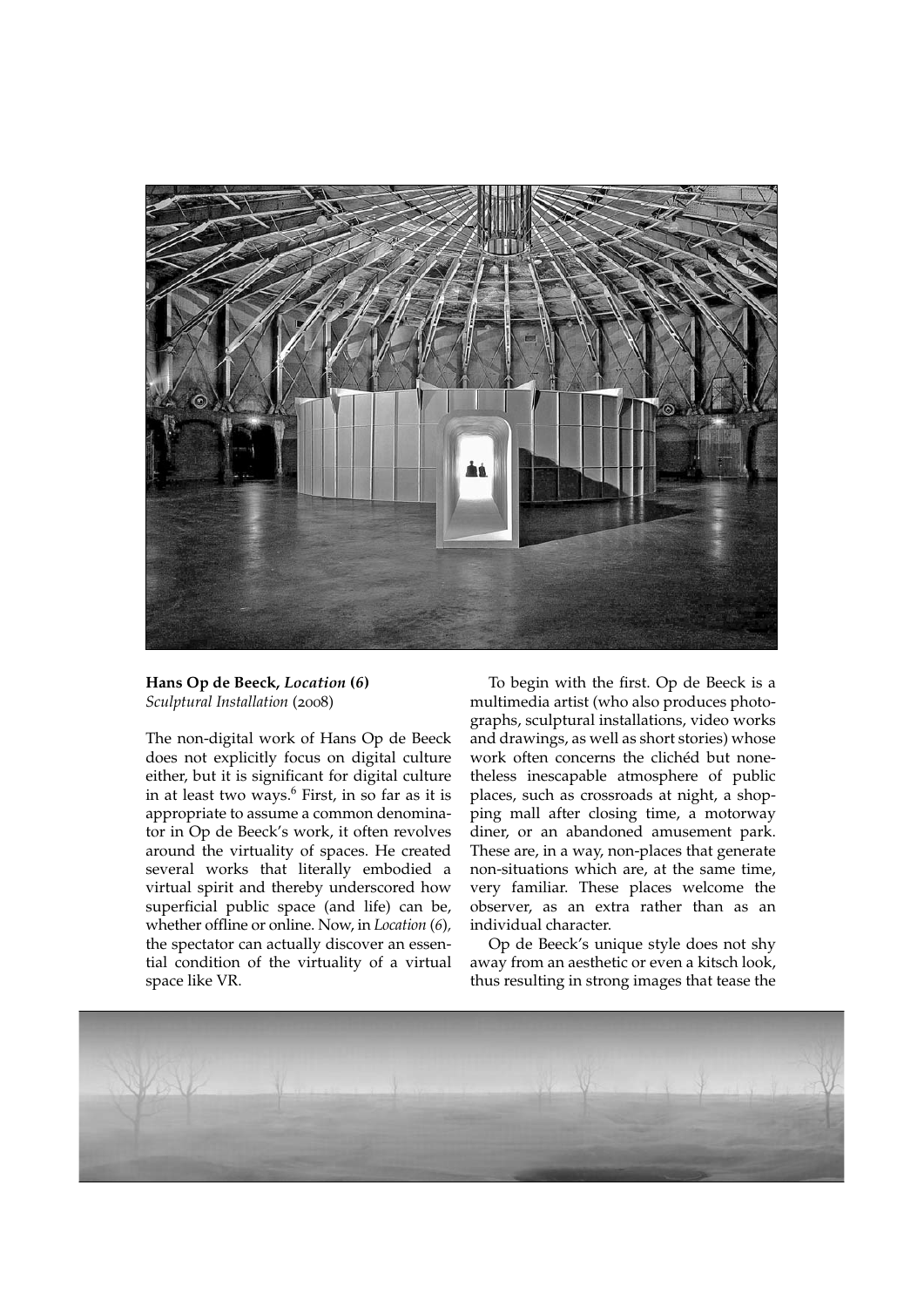

Location (6). Sculptural installation, mixed media, mist and artificial light, 18 metres diameter x 4 metres high (cylinder). Opposite: view from the exterior. Above: spectator in the interior. Below: scopic view from the interior. Photos of this installation by courtesy of Galleria Continua, San Gimignano and Beijing; Galerie Krinzinger, Vienna; Xavier Hufkens, Brussels; Galerie Ron Mandos, Rotterdam and Amsterdam.

viewer with respect to the established codes of minimal and conceptual art. Yet at the same time he manages to express the incapacity of these spaces to fulfil their intention of bringing about a pleasant or even a festive and lively air.

Op de Beeck's work is not about communicating an idea but about evoking a palpable experience. He creates serene places whose exterior reveals an interior that communicates present-day modes of being-in-transit, without becoming moralistic or nostalgic. The aesthetics of these heterotopias balance on an ambiguity between revolt and resignation, and irony and Zen. In his life-size installation *Location* (*5*) of 2004, for instance, Op de Beeck rebuilt some seats from a snack bar at a motorway diner which invite the

spectator to take a break and gaze out of the window at a nocturnal and deserted highway, imitated by means of a magnified perspective. Here, the viewer can actually enter the sculpture, become part of the space and perceive it from the inside out. Due to its fake setting, the spurious realm of these nonplaces awaits its guests in full force.

With respect to the virtuality of virtual spaces, the installation *Location* (*6*) includes a mental special effect. Even though an immersion in VR is primarily a purely visual experience with minimal narrative guidance, the experience itself only works thanks to a massive input of performative power by the spectator, and especially the input of mental projection. *Location* (*6*) highlights the latter in an original manner. Obviously, there is

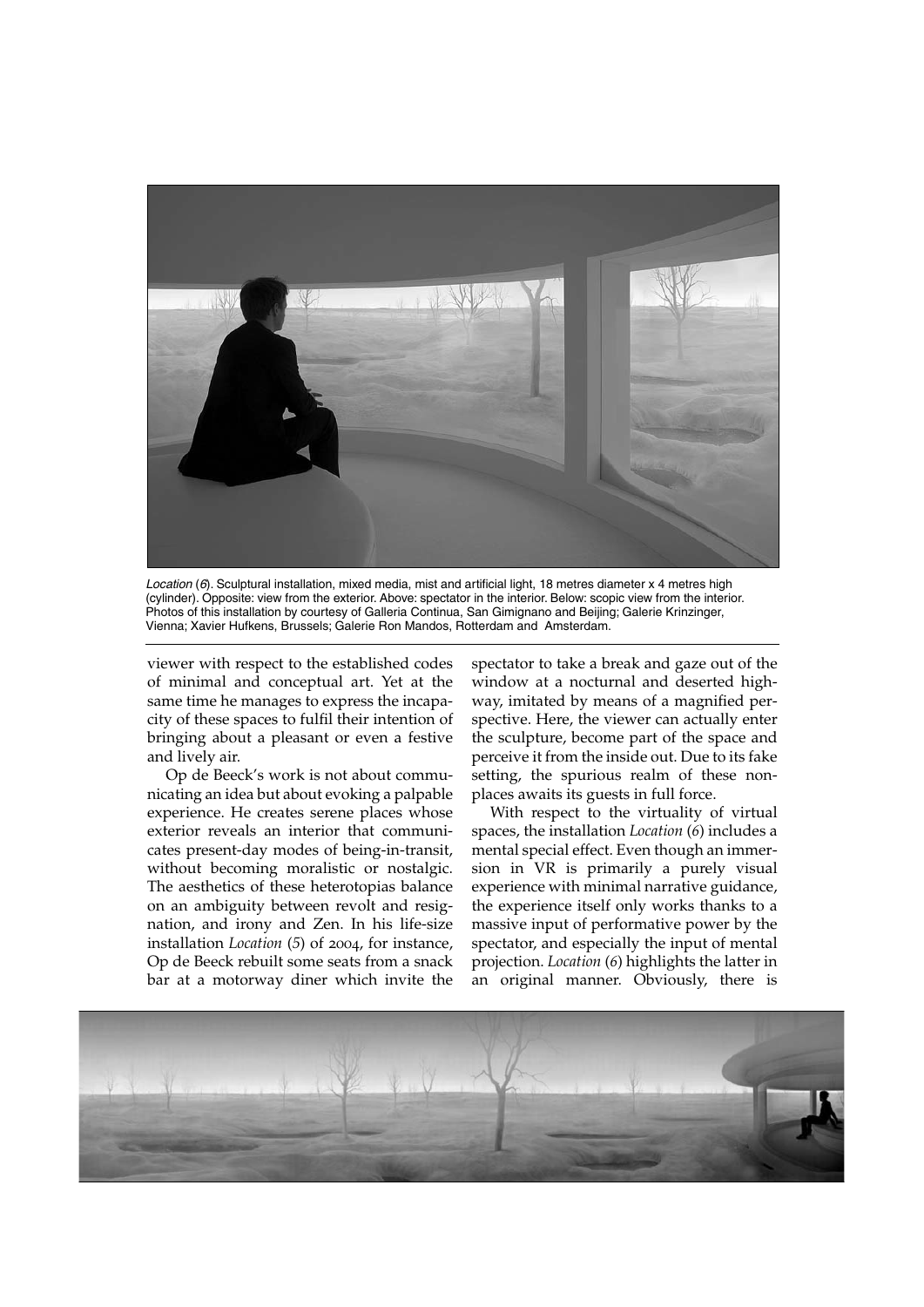always a minimal quantity of denotative code that escapes the control of the artist due to the use of materials and the construction methods. This is no different in *Location* (*6*). Nevertheless, Op de Beeck opts for a vanish ing denotation. That is, he reduces the details and references of his landscape to their bare minimum in order to free the connotative code of the maker.

This reduction strips the display of evident narrative, changing these places from a token into a type: they represent any and every such place. Their presence can easily be ignored or even forgotten. However, as their anonymity is exacerbated, so too is their metaphorical quality enhanced. The lack of detail belonging to real surroundings is precisely the artifice that triggers the viewer's own store of memories, thereby making an empathic involvement possible. Thanks to the generic modelling, it is not the artist but the spectator who makes the link between presentation and meaning or recollection.<sup>7</sup>

*Location* (*6*) is, in a way, a materialised copy of Virtual Reality. This indoor sculptural installation has the shape of a box that encloses a hermetic image-space. One must pass through a long dark corridor (which emphasizes the start of a journey into the unknown) to enter this interior landscape. Inside, once logged in, there is, literally, a modelled three-dimensional view: the visitor can sit down or wander around and experience this 360° panorama that seems to be put under a bell jar.

The large windows inside (which also function as 'a window on the world') between the look-out and the white space that locks in the senses of the visitor, echo the glass plane of the monitor. Next, there is the phenomenological perception that is comparable to avatar-scopic vision, albeit in a real fake world. *Location* (*6*) offers the visitor an unplugged encounter with a piece of enlarged reality, here and now; it imposes a fixed perspective on the audience, defying the eye to roam and survey. Like VR, this world has come to a complete standstill, and the spectator can dwell on its view. This reality is there, continuously. There is no hurry; nothing will change while the visitor looks

away. The fake snow establishes a peaceful prospect and ensures that the environment will remain permanently frozen, for the simple reason that fake snow does not melt.

Also the limitedness and spuriousness of the first-person perspective are challenged in this panopticon. On the one hand, the staged world is laid out with the eye in mind; it can explore every inch of the landscape right up to its own boundary. The illuminated borders of the view form a true all-round horizon that coincides with the physical capacities of the human eye  $-$  its maximal scope. On the other hand, the eye fully dominates a panorama that exposes nothing but a white void, which is fresh and ready for the spectator's imagination to spill onto it.

Thanks to this tension, *Location* (*6*) lays bare the importance of the imaginary power needed to resurrect this 'world'. The pleasure of sculpting, for Op de Beeck, is to be found in the ancient idea of mimesis that drives the history of art – the attempt to construct something authentic. Furthermore, in the case of sculpture one can actually make a world with one's bare hands, and thereby gain a sense of being in control of the making of a fantasy. However, *Location* (*6*) is not an illusion that is meant to trick the visitor like a *trompe-l'oeil* painting. Rather, it is a clichéd and abundantly clear construction that eventually underscores how monitored and artificial the spectator's real world has become.

Op de Beeck strips all details and erases colours in order to obtain an anti-spectacle which is vacant; white; and even the waterless puddles and the sparse, windless trees lack shadow. This pristine sleeping beauty shows nothing new. But it is precisely this absence that arrests the visitor's attention and makes way for reminiscences, for a somewhere to tilt into this nowhere, or for spells to undo the missing dimension of this infinity.

The stripped scenery guides the observer into the realms of personal imagination so that one can complete the depiction for oneself. The truthfulness of a scripted imagination is made possible by oblivion. Of course, this shift can only happen on condition that the spectator is prepared to suspend his/her disbelief and accept the invitation of the fake